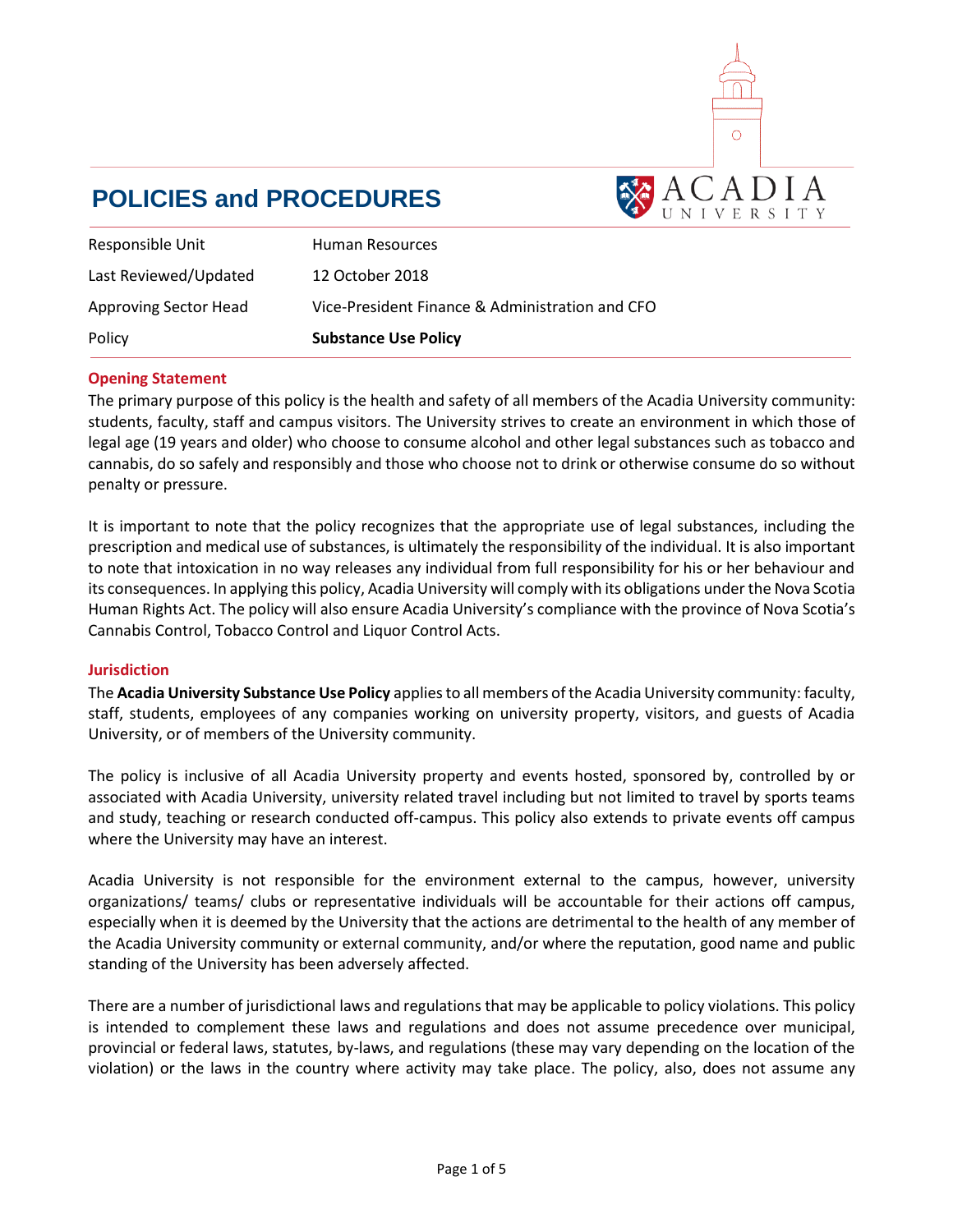precedence with respect to collective agreements, contracts or other employment terms and conditions, other Acadia University policies, rules, procedures, guidelines and best practices that may apply.

## **Conditions of Substance Use**

Anyone under the age of nineteen (19) may not use alcohol, tobacco, or cannabis at any time. This is in compliance with the province of Nova Scotia's Cannabis Control, Tobacco Control and Liquor Control Acts. All members of the Acadia Community, nineteen (19) years of age or older who choose to consume alcohol, tobacco, or cannabis are expected to:

- consume in a responsible manner and moderate their own behaviour
- respect the rights of others who choose not to consume alcohol, tobacco, or cannabis and ensure they are not subject to possible harms from the actions of any individuals who are consuming
- act immediately to help someone intoxicated or in the act of becoming over intoxicated (see Acadia University Substance Use Amnesty / Good Samaritan Protocol page 3)
- consume in accordance with all applicable laws and regulations

The use and consumption of illegal or banned substances is prohibited on all Acadia University property. Students, faculty, staff, employees of any companies working on university property, visitors, and guests of Acadia University who do use or consume illegal or banned substances will be subject to the appropriate municipal, provincial or federal laws, statutes, by-laws, and regulations as well as the laws in the country where the activity may take place. Enforcement will also occur recognizing the jurisdiction of all collective agreements, contracts, other employment terms and conditions, the Non-Academic Judicial System, as well as specific Acadia University policies, rules, procedures, guidelines and other best practices that may apply.

Members of the University community who choose to consume alcohol, tobacco, or cannabis must comply with the following:

## **Legal Substance use in Academic, Service and Public Assembly Buildings**

Beverage alcohol may only be used, served, or sold at organized events in academic, service and public assembly buildings under the following conditions:

- all individuals who consume alcohol must be nineteen (19) years of age or over
- all events involving alcohol must be licensed
- licensed events will take place in licensed areas only
- all events must be booked through Event Services and approved with an assigned license that must be displayed during the event
- individuals must be prepared to produce identification upon request

The Nova Scotia Smoke-free Places Act prohibits smoking and the use of e-cigarettes and waterpipes in indoor public places, and for universities and schools, also on the campus grounds. The Act applies to all combustibles including tobacco, vape ("juice), and cannabis. The use of e-cigarettes, waterpipes, and all combustibles including tobacco, vape ("juice), and cannabis in any Acadia University academic, service, and public assembly building, as well as, on campus grounds and in personal vehicles which are parked on campus property is prohibited.

The production, sale, or purchase of edibles and oils in academic, service, and pubic assembly buildings is prohibited.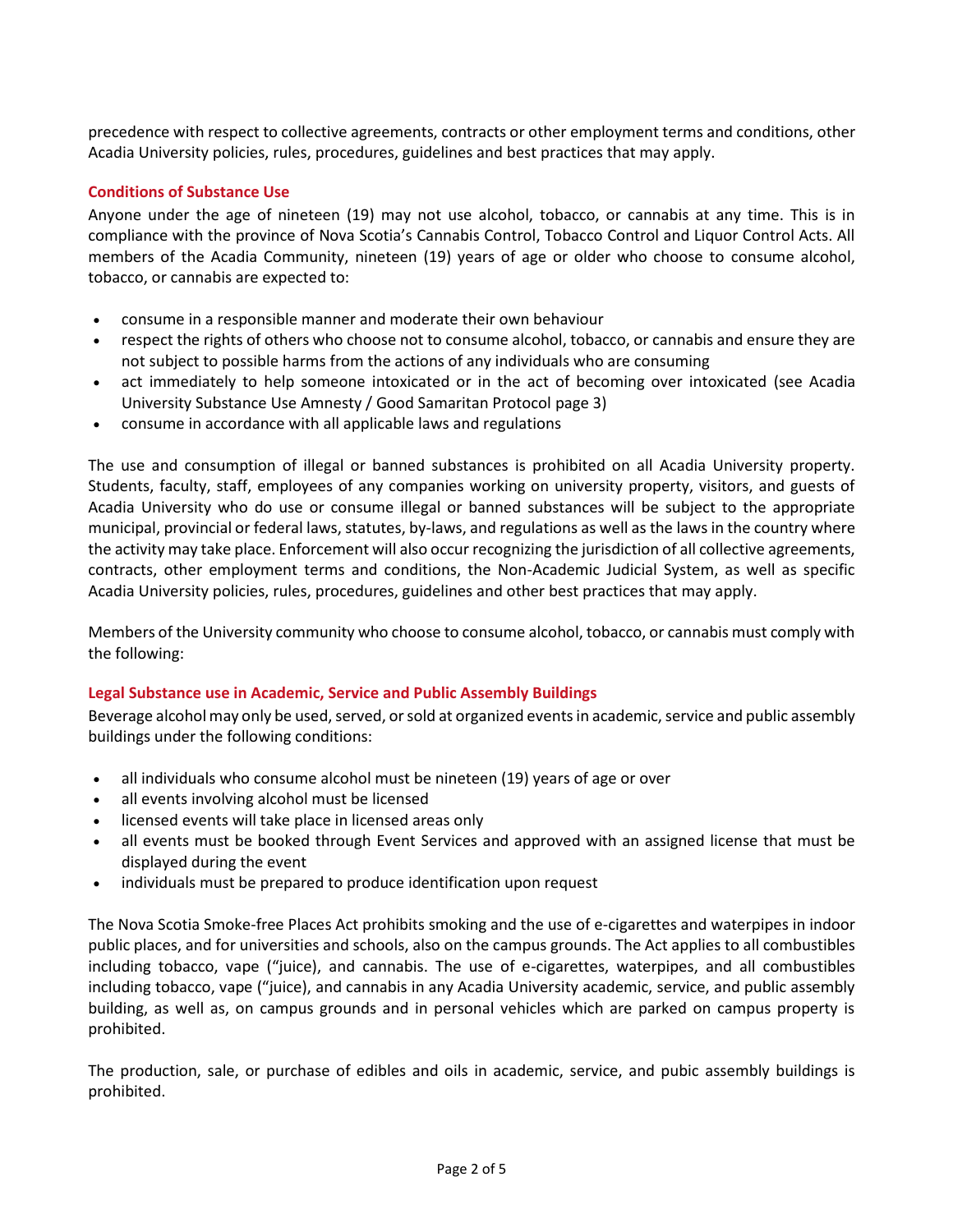## **Legal Substance use in Residence Buildings**

Beverage alcohol may only be consumed in residence buildings under the following conditions:

- all individuals who are nineteen (19) years of age or over may possess and consume alcohol in residence rooms under conditions approved by Acadia University
- use, sale and/or service of alcohol in any other residence area or at any residence social event is governed by the Nova Scotia Liquor Control Act, and the following:
- alcohol possession and consumption will be permitted in the areas designated by the Department of Residence Life only for residents and guests who are nineteen (19) years of age or over
- no underage (under 19 years of age) drinking is permitted
- alcohol and drug paraphernalia (including kegs, brewing, or growing equipment) are not permitted in residence
- individuals must be prepared to produce identification upon request.

The Department of Residence Life will be responsible for developing, communicating, and enforcing rules, procedures, and guidelines associated with:

- approved areas for consumption
- advertising and promotion of events
- alcohol consumption by guests
- transport of alcohol
- behaviours associated with the consumption of alcohol
- acceptability of containers and disposal of all containers

The growth, production, and use of e-cigarettes, waterpipes, and all combustibles including tobacco, vape ("juice") and cannabis in any Acadia University residence is prohibited. The production, sale, or purchase of edibles and oils in residence is prohibited.

The Department of Residence Life will be responsible for developing, communicating, and enforcing rules, procedures, and guidelines associated with:

- approved methods of storage of all combustibles including tobacco, vape ("juice), and cannabis
- behaviours associated with the consumption of all combustibles including tobacco, vape ("juice), and cannabis

## **Legal Substance use Off-Campus**

- all individuals who are nineteen (19) years of age or over may possess and consume alcohol and combustibles including tobacco, vape ("juice), and cannabis in accordance with the laws and statutes of the Province of Nova Scotia, any applicable Municipal By-laws, and specific conditions set out by those providing rental or lease agreements for off-campus accommodation
- on some occasions provisions of the Non-Academic Judicial System may be enforced as well
- organizations, Clubs, Groups and individual students affiliated with Acadia University are encouraged to utilize the Acadia University Social Planning Guide to create safe and responsible social events

## **Advertising, Promotion, Sponsorship, and Marketing**

The management of policies, rules, procedures, and guidelines related to advertising, promotion, sponsorship and marketing of legal substances on the Acadia University Campus will be led by the Office of the Vice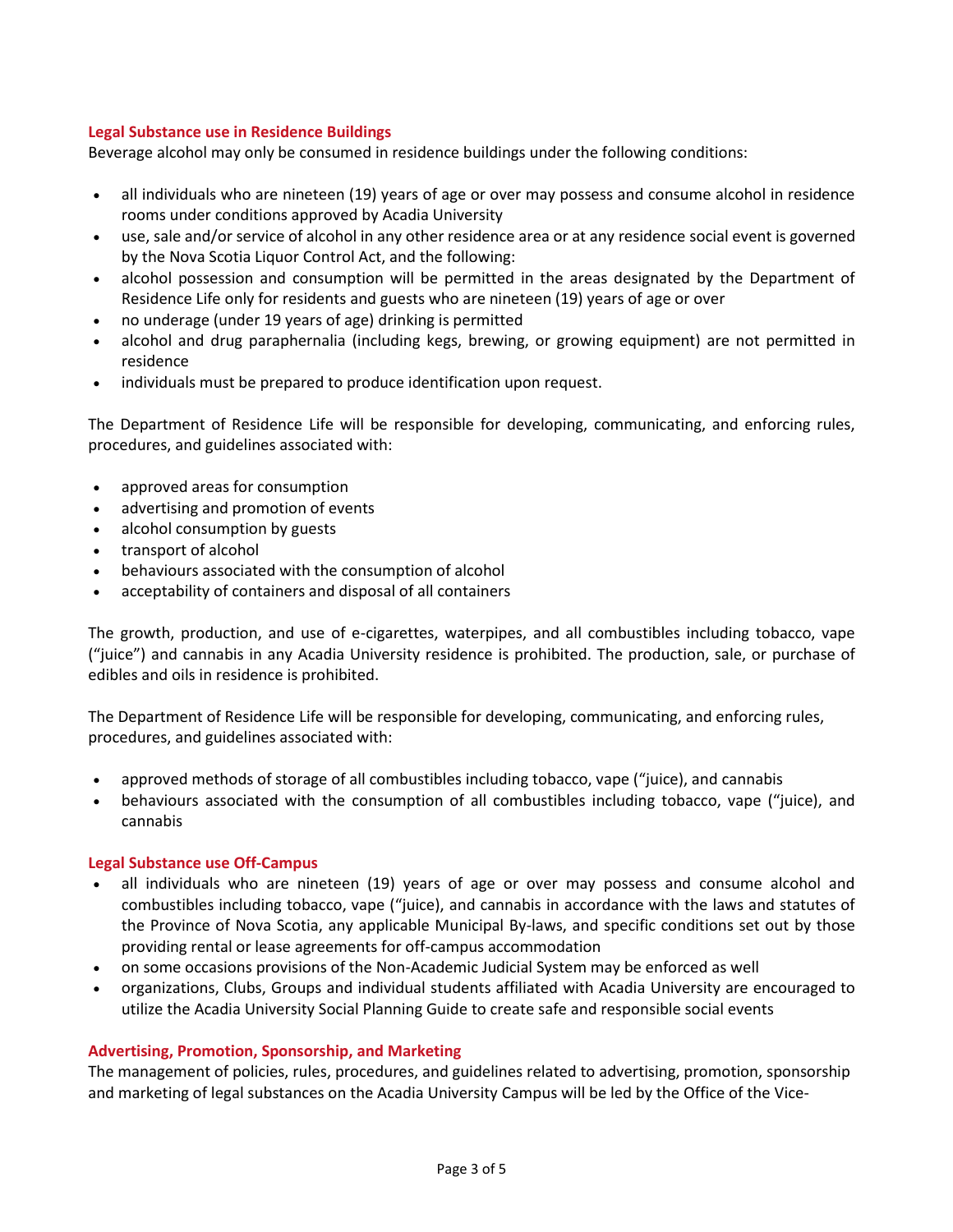President Finance & Administration and CFO. Policies, rules, procedures, and guidelines related to advertising, promotion, sponsorship and marketing on the Acadia University Campus will include but will not be limited to:

- all licensed events and activities on the Acadia University campus as well as all other Acadia University facilities and property and events hosted, sponsored by, controlled by or associated with Acadia University, university related travel including but not limited to travel by sports teams and study, teaching or research conducted off-campus
- organizations, groups, and individuals using Acadia University facilities
- use of Acadia University's brand/logo and any association of the brand/logo with alcohol or cannabis advertising (merchandise including tee shirts, athletic bags or other equipment)
- promotional messaging and signage permitted in specific campus facilities
- email promotion of events utilizing any Acadia University generated email list
- general use of sponsorships

Acadia University will ensure that all advertising and marketing materials, as well as sponsorship agreements involving growers, brewers, vineyards, corporations, licensed establishments and all other providers or promoters of alcohol and cannabis products or events and activities at which alcohol or cannabis products are served, meet the requirements of applicable laws and regulations, specific policies, rules, procedures, and guidelines related to the promotion, sale, serving, and consumption of alcohol and cannabis products.

University trademarks, trade names, service marks, logos, slogans, mascots, and other official identifiers or symbols may not be used in conjunction with alcohol advertising, promotion, marketing, distribution or sale.

#### **Enforcement**

The enforcement of the Acadia University Substance Use Policy will consider violations of specific municipal, provincial or federal laws, statutes, by-laws, and regulations as well as the laws of the country where the activity may have taken place. Enforcement will also occur recognizing the jurisdiction of all collective agreements, contracts, other employment terms and conditions, the Non-Academic Judicial System, as well as specific Acadia University policies, rules, procedures, guidelines and other best practices that may apply.

## **Substance Use Amnesty / Good Samaritan Protocol**

Acadia University is committed to creating a safe campus environment where someone will call for medical assistance when an individual experiences severe intoxication or serious injury after consuming alcohol or other drugs (AOD). These types of emergencies are potentially life-threatening and the University will work to reduce barriers to seeking assistance. It is with this objective in mind that the Acadia University Substance Use Amnesty / Good Samaritan Protocol will:

a) attempt, where possible and appropriate, to minimize disciplinary consequences for:

- students and/or organizations seeking assistance
- the assisted individual
- others involved

b) apply when the allegations under the Non-Academic Judicial System and other Acadia University policies, rules, procedures, and guidelines involve:

underage consumption of alcohol or cannabis